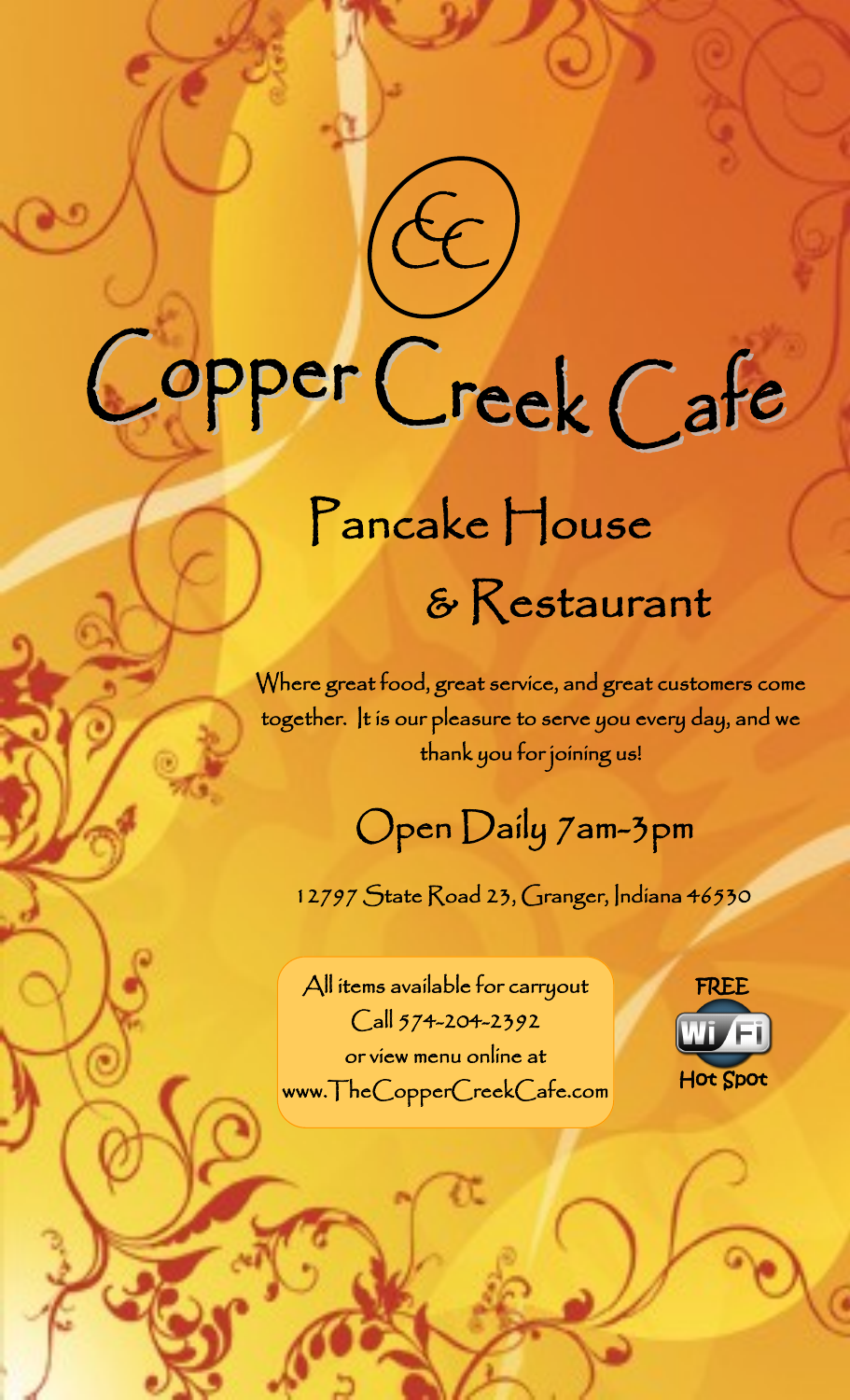# Let's Get |t Started

# **Smoothies**

Our special blend of low-fat yogurt, fresh juice, fruit, and honey. Mix and match any two flavors. Strawberry • Blueberry • Pineapple • Banana 5.99

# Juices and Fruits

**Fresh Orange Juice** Sm 3.99 Lg 4.99 Carafe 13.99 **Tomato Juice** 3.49 **Grapefruit Juice** 3.49 **Cranberry Juice** 3.49 **Apple Juice** 3.49 **Fresh Fruit Cup** 3.49 **Sliced Peaches** 2.99

# Drinks

**Coffee—**Regular or Decaf 2.49 **Hot Tea** 2.49 **Milk** —White or Chocolate 2.99 **Hot Chocolate** 2.49 **Iced Tea or Sweet Tea** (free refills) 2.79 **Arnold Palmer** (free refills) 2.79 **Soft Drinks** (free refills) 2.79 (Pepsi, Diet Pepsi, Mountain Dew, Diet Mountain Dew, Sierra Mist, Root Beer, Dr. Pepper, Lemonade, Raspberry Iced Tea)

# Specialty Coffee

| <b>Espresso</b><br><b>Doppio</b><br>2.49        | 3.49 |
|-------------------------------------------------|------|
|                                                 |      |
| <b>Cappuccino-Mocha and Assorted Flavors</b>    | 3.49 |
| <b>Americano-Espresso and Water</b>             | 2.99 |
| <b>Vienna-Espresso and Whipped Cream</b>        | 2.99 |
| <b>Irish-Mint, Espresso, and Milk Foam</b>      | 2.99 |
| Con Panna-Espresso, Milk Foam, Cinnamon 2.99    |      |
| <b>Thunder Bolt-Espresso and Brewed Coffee</b>  | 3.49 |
| <b>Café Latte-Espresso and Milk Foam</b>        | 2.99 |
| Mocha Latte-Chocolate, Espresso, and            |      |
| <b>Milk Foam</b>                                | 3.49 |
| Caramel Latte-Caramel, Espresso, and            |      |
| <b>Milk Foam</b>                                | 3.49 |
| <b>Glace-Espresso, Ice Cream, and Chocolate</b> | 4.29 |
| <b>Iced Coffee-Caramel, Mocha, or Vanilla</b>   | 4.69 |

### Appetizers

| <b>Mozzarella Sticks</b> | 5.99 |
|--------------------------|------|
| <b>Chicken Strips</b>    | 7.29 |
| <b>Breaded Mushrooms</b> | 6.29 |
| <b>Jalapeno Poppers</b>  | 6.29 |
| <b>Onion Rings</b>       | 5.99 |

# Sides

**Applewood Smoked Bacon, Sausage Links, Sausage Patties, or Turkey Sausage** 3.99 **Thick-Sliced Ham** 4.59 **Canadian Bacon** 4.59 **Corned Beef Hash** 4.59 **American Fries** 3.29 **Egg (1) a la carte** 1.49 **Biscuit** 2.59 **Toast or English Muffin**  2.49 **Raisin Toast** 2.99 **Bagel** 2.99 With cream cheese 3.49 **Pecan Roll** 3.29 **Muffin or Danish** 2.99 **Cup of Grits** 3.29 **Bowl of Grits** 5.99 **Fried Mush** 4.99

**Cup of Sausage Gravy**  2.99 **Bowl of Sausage Gravy** 3.99 **Homemade Soup**  (bowl) 4.49 (cup) 3.49 **Chili** (bowl) 4.99 (cup) 3.99 **Mashed Potatoes and Gravy** 3.29 **French Fries** 3.29 **Sweet Potato Fries** 3.29 **Side Salad** 4.59 **Cottage Cheese** 3.29 **Cole Slaw** 2.99 **Potato Chips** 2.49 **Vanilla Yogurt** 2.99 **Fresh Banana** 1.99 **Cup of Strawberries**  3.29

# Dessert

- **Slice of Pie** 3.69 Ala mode 4.99 **Dish of Ice Cream** 2.69 **Ice Cream Sundae** (Chocolate, Hot Fudge,
- 99 Caramel, or Strawberry) 4.99
- 
- **Slice of Cake** 3.99 Ala mode 5.29
- **Baklava** 2.09
- **Plain or Flavored Cheesecake** 3.69 **Glazed Fruit Cheesecake** Topped with choice of
- <sub>49</sub> Strawberries, Blueberries, or Cherries 4.69 **Banana Split** Three scoops of ice cream on a
- <sub>s</sub> split banana with your choice of toppings,
- 29 whipped cream, and a cherry. 6.99
	- **Milkshake or Malt** (Chocolate, Strawberry, Vanilla, or Cherry) 4.99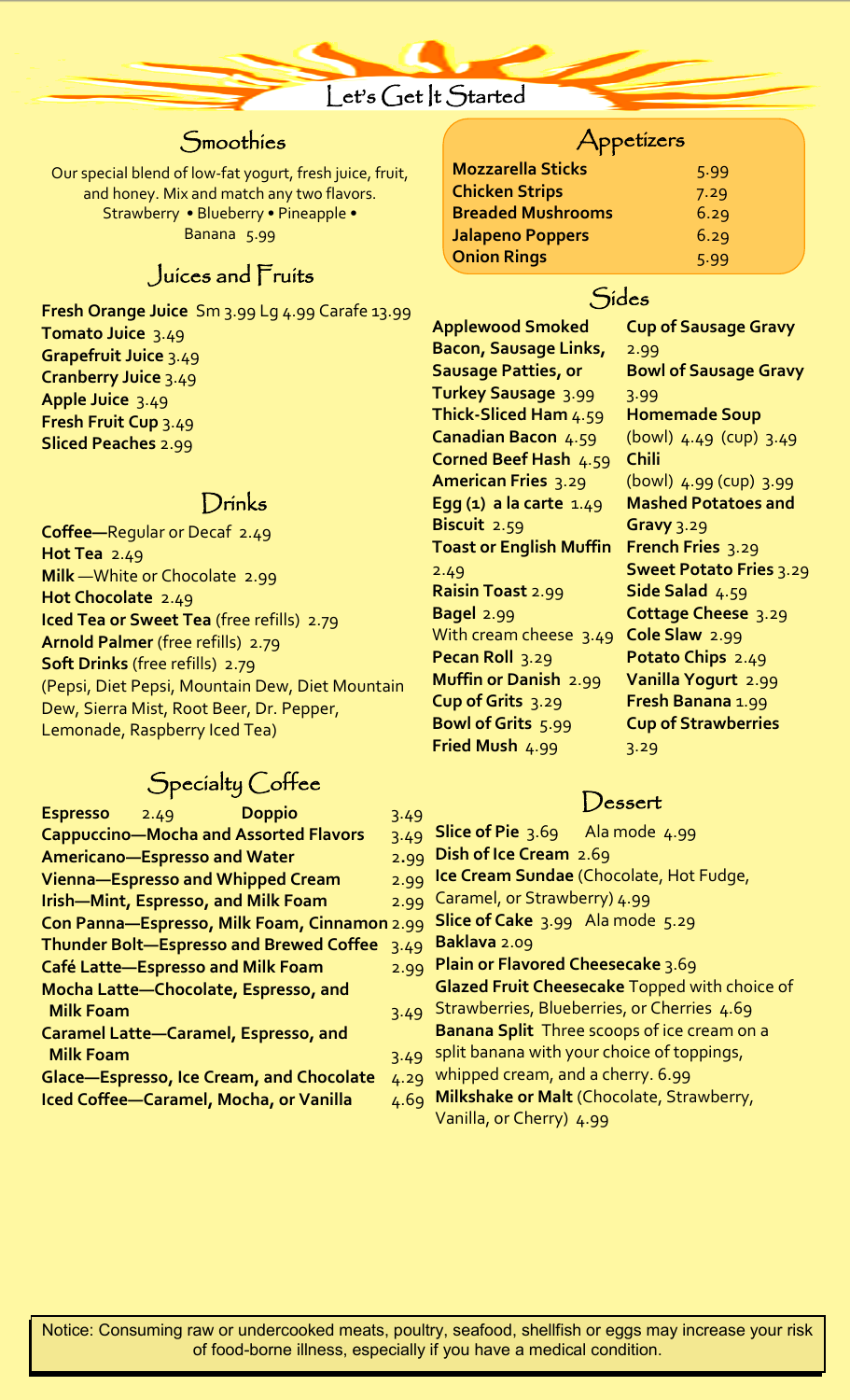# **Skillets**

Layered with American fries and topped with cheese and two eggs, any style. Served with your choice of pancake or toast. Raisin toast .50 extra. Egg beaters or egg whites add 1.49.

#### **Copper Creek Skillet**

Ham, sausage, or bacon, green peppers, onions, mushrooms, and cheddar cheese smothered with homemade sausage gravy. 11.99 **Philly Steak Skillet**

Sirloin steak, green peppers, onions, and cheddar cheese. 12.99 **Western Skillet**

Ham, green peppers, onions, mushrooms, and cheddar cheese. 10.99

#### **All American Skillet**

Corned beef hash, green peppers, onions, and cheddar cheese. 10.99 **Hungry Man Skillet** Bacon, sausage, ham, green peppers, onions, mushrooms, and cheddar cheese. 11.59 **Greek Skillet** Feta cheese, gyro meat, green peppers, onions, and tomatoes. 10.99

#### **Butcher's Choice Skillet**

Bacon, sausage, or ham and cheddar cheese. 10.49 **Veggie Skillet** Green peppers, onions, mushrooms, tomatoes, and cheddar cheese. 10.49 **Spanish Skillet**

Chorizo sausage, onions, green peppers, and cheddar cheese. 10.99

# **Scramblers**

Three eggs, fork scrambled with the freshest ingredients. Served with American fries and your choice of pancake or toast. Raisin toast .50 extra. Egg beaters or egg whites add 1.49.

#### **Western Scrambler**

Ham, green peppers, onions, mushrooms, and cheddar cheese. 10.99

**Mediterranean Scrambler** Feta cheese, tomatoes, and onions. 10.59

#### **Butcher's Choice Scrambler**

Ham, sausage, or bacon and cheddar cheese. 10.39

#### **Veggie Scrambler**

Green peppers, onions, mushrooms, tomatoes, and cheddar cheese. 10.29

#### **California Scrambler**

Bacon, tomato, avocado, and cheddar cheese. 10.99 **Popeye Scrambler** Spinach, onions, mushrooms, bacon, and cheddar cheese. 10.99

# Frittatas

An oven-baked specialty served with your choice of pancake or toast. Raisin toast .50 extra. (Please allow 20 minutes.)

#### **Mediterranean Frittata**

Feta cheese, tomatoes, onions, and potatoes. 11.29

#### **Western Frittata**

Ham, green peppers, onions, mushrooms, potatoes, and cheddar cheese. 11.29

#### **Spanish Frittata**

Chorizo, onions, green peppers, potatoes, and cheddar cheese. Served with salsa and sour cream. 11.29

# South of the Border

#### **Scrambled Egg Quesadilla**

Scrambled eggs, diced ham, cheddar cheese, green peppers, and onions folded into a grilled tortilla, served with salsa and sour cream. 9.99

#### **Breakfast Burrito**

Scrambled eggs, chorizo sausage, American fries, cheddar cheese, onions and green peppers in a flour tortilla, served with salsa and sour cream. 9.99

# **Samplers**

(No substitutions, please.)

#### **Sampler #1 or #2**

#### **Sampler #3**

Choice of Pancakes or French Toast, two Eggs, any style, two strips of bacon and two sausage links. 9.99 Golden Malted Waffle, two Eggs, any style, two strips of bacon and two sausage links.11.99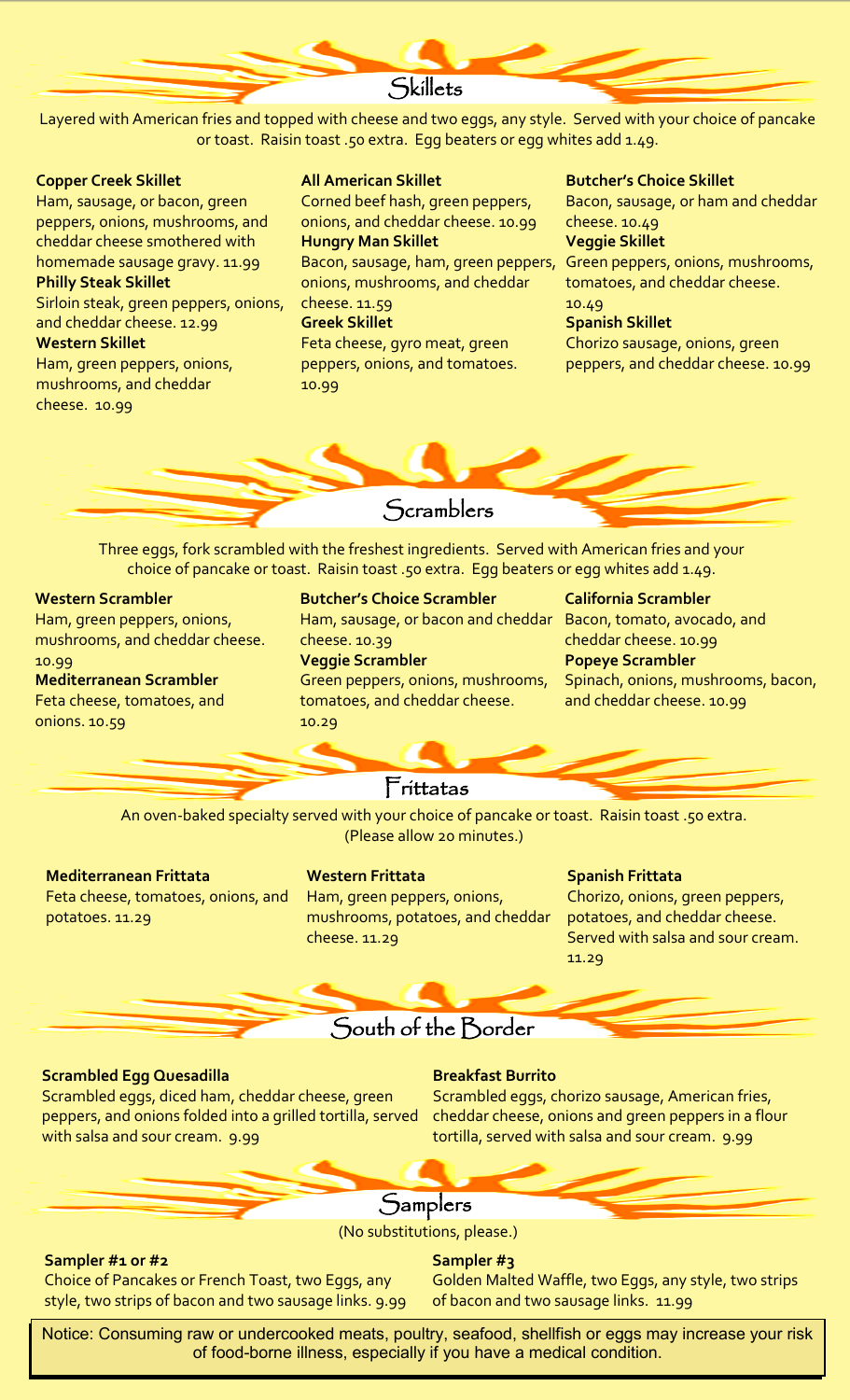Omelets

Our large three-egg omelets are served with American fries and choice of pancake or toast. Raisin toast .50 extra. Egg beaters or egg whites add 1.49.

#### **Copper Creek**

Ham, sausage, or bacon, green peppers, onions, mushrooms, potatoes, and cheddar cheese smothered with homemade sausage gravy. 11.99 **Hungry Man** Bacon, sausage, ham, green

peppers, onions, mushrooms, and cheddar cheese. 11.59

#### **Western**

Ham, green peppers, onions, mushrooms, and cheddar cheese. 10.99

#### **All American**

Corned beef hash, green peppers, onions, and cheddar cheese. 10.99 **Greek**

Feta cheese, gyro meat, green peppers, onions, and tomtoes.10.99

#### **Southern**

Sausage, onions, and cheddar cheese topped with homemade sausage gravy. 10.99 **Mediterranean** Feta cheese, tomatoes, and onions. 10.79 **Spinach & Feta Cheese** Spinach and feta cheese. 10.79 **Butcher's Choice** Applewood smoked bacon, sausage, or ham and cheddar cheese. 10.49 **Veggie** Green peppers, onions, mushrooms, tomatoes, and cheddar cheese. 10.49 **Hawaii Five-O** Ham, pineapple, and Swiss cheese. 10.99

#### **Wisconsin**

American, Swiss, and cheddar cheese. 10.49 **Spanish** Chorizo sausage, onions, green peppers, and cheddar cheese. Served with salsa and sour cream. 10.99

#### **Tex-Mex**

Chili, cheddar cheese, and onions. 11.29

#### **Create Your Own Omelet**

Choose any 3 ingredients: Bacon, sausage, ham, corned beef hash, spinach, green peppers, onions, mushrooms, tomatoes, avocado, American, Swiss, cheddar, or feta cheese. 10.99 Each additional ingredient 1.49

# Eggs & More

Served with American fries and your choice of pancake or toast. Raisin toast .50 extra. Egg beaters or egg whites add 1.49.

**8 oz. New York Strip Steak and Eggs** 17.99 **8 oz. Sirloin Steak and Eggs** 13.99 **Chopped Steak and Eggs** 12.99 **Country Fried Steak and Eggs** 11.99 **Ham Steak and Eggs** 12.99 **Corned Beef Hash and Eggs** 10.39 **Smoked Sausage and Eggs** 10.39

#### **Two Eggs, any style** 7.49

With applewood smoked bacon, sausage links, sausage patties, or turkey sausage. 9.99 With ham or Canadian bacon 10.39 **One Egg, any style** 6.49 With applewood smoked bacon, sausage links, sausage patties, or turkey sausage. 8.99 With ham or Canadian bacon 9.39

#### Egg-cetera

#### **Biscuits and Gravy**

Buttermilk biscuits smothered with our homemade country sausage gravy. Full 7.99 Half 6.99 **With Potatoes** Full 9.29 Half 8.29

#### **Pancake Sandwich**

Two pancakes stuffed with ham and stacked with two eggs, any style. 10.59

#### **Breakfast Sandwich**

Egg any style, cheese, and your choice of ham, applewood smoked bacon, or sausage patty on an English muffin, biscuit, bagel, croissant, or Texas

#### toast. Served with American fries. 9.99

#### **Breakfast Panini**

Scrambled eggs, ham, and American cheese on thicksliced French bread. Served with American fries. 10.99 Oatmeal topped with apples, raisins, and walnuts. 7.99 **Sunrise Special**

Two poached eggs on top of English muffin served with cottage cheese and juicy peaches. 9.99

#### **2 x 2 x 2**

Two eggs, any style, two pancakes, and two strips of bacon or two sausage links. 8.99 **Eggs Benedict** Toasted English muffin with Canadian bacon, topped with two poached eggs and hollandaise sauce. Served with American fries. 10.29 **Eggs Benedict Florentine** Toasted English muffin with spinach and bacon, with two poached eggs and hollandaise sauce. Served with American fries. 10.29 **Yogurt & Granola Parfait** Vanilla yogurt layered with seasonal fresh fruit and granola. 7.49 **Oatmeal** w/brown sugar and milk. 5.99 **Fruit & Nut Oatmeal Oatmeal Crunch** Oatmeal sprinkled with granola and topped with strawberries and bananas. 7.99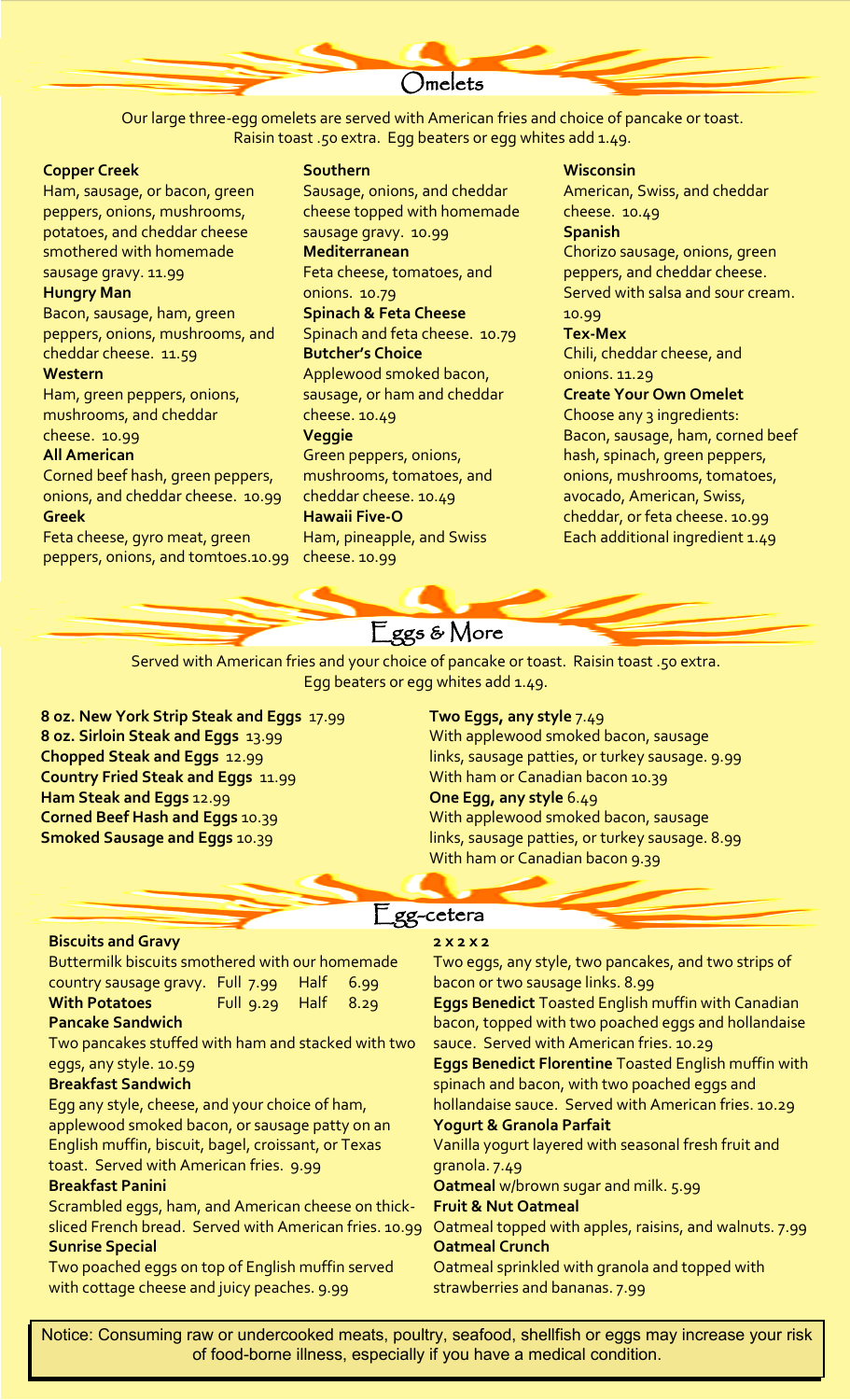# Pancakes

#### **Buttermilk Pancakes** Our fluffy and rich pancakes made with our special buttermilk batter. Tall 7.59 Short 6.59 **Banana Caramel Nut** Sweet buttermilk pancake with sliced bananas and walnuts and drizzled with caramel topping. Tall 9.99 Short 8.99 **Fruit & Cream**  Glazed strawberries, blueberries, cherries, or apples and whipped cream. Tall 8.99 Short 7.99 **Pecan** Handful of fresh pecans in the batter. Tall 8.59 Short 7.59 **Cinnamon Roll Pancakes** Pancakes that look and taste like the real thing. Tall 9.29 Short 8.29

#### **Cherry Nut**

Sweet buttermilk pancake filled with dark sweet cherries and walnuts. Tall 9.59 Short 8.59 **Chunky Monkey** Pancakes with chocolate chips, bananas, and pecans. Tall 9.99 Short 8.99 **Chocolate Chip** Filled with semisweet chocolate chips. Tall 8.59 Short 7.59 **Fresh Blueberry** Sweet buttermilk pancake filled with fresh blueberries. Tall 8.59 Short 7.59 **Multigrain Pancakes** Made with hearty whole grains. Tall  $8.59$  Short 7.59 **Silver Dollar Pancakes** 7.99 **Pigs in a Blanket** 9.99

French Toast

**Thick-Cut French Toast** Tall 7.99 Short 6.99 **Cinnamon Raisin Bread French Toast** Short 7.99 **Banana Caramel Nut** With sliced bananas and walnuts and drizzled with caramel topping. Tall 9.99 Short 8.99 **Fruit & Cream**

Glazed strawberries, blueberries, cherries, or apples and whipped cream. Tall 9.59 Short 8.59 **Apple Cinnamon Walnut**

Topped with glazed cinnamon apples and walnuts. Tall 9.99 Short 8.99

#### **Strawberry Stuffed French Toast** Stuffed with sweet cream cheese and topped with glazed strawberries. Tall 10.99 Short 9.99 **Apricot Stuffed French Toast** Stuffed with sweet cream cheese and topped with walnuts and warm apricot preserves. Tall 10.99 Short 9.99 **Banana Nutella Stuffed French Toast** Stuffed with Nutella and topped with fresh bananas.

Tall 10.99 Short 9.99

Crepes & Blintzes

**Plain Crepes** Tall 7.99 Short 6.99 **Strawberry Crepes** Filled with fresh glazed strawberries. Tall 9.59 Short 8.59 **Blueberry Crepes** Filled with glazed blueberries. Tall 9.59 Short 8.59 **Cinnamon Apple Crepes** Filled with our special glazed cinnamon apple slices. Tall 9.59 Short 8.59

#### **Chocolate Hazelnut Banana Crepes**  With Nutella spread and sliced bananas. Tall 9.99 Short 8.99 **Bananas Foster Crepes** Filled with brown sugar and cinnamon sautéed bananas. Tall 9.99 Short 8.99 **Cheese Blintzes** Filled with special ricotta and cottage cheese blend. Tall 9.59 Short 8.59

**Belgian Waffle** Classic waffle baked golden brown. 7.29 **Multigrain Waffle** Made with whole grains. 7.99 **Pecan Waffle** Handful of pecans right in the batter. 8.29 **Banana Pecan Waffle**  With pecans and sliced bananas. 9.29

# Belgian Waffles

#### **Fruit and Cream Waffle**

Glazed strawberries, blueberries, cherries, or cinnamon apples topped with whipped cream. 9.29 **Eskimo Waffle** With vanilla ice cream, glazed strawberries, and whipped cream. 10.29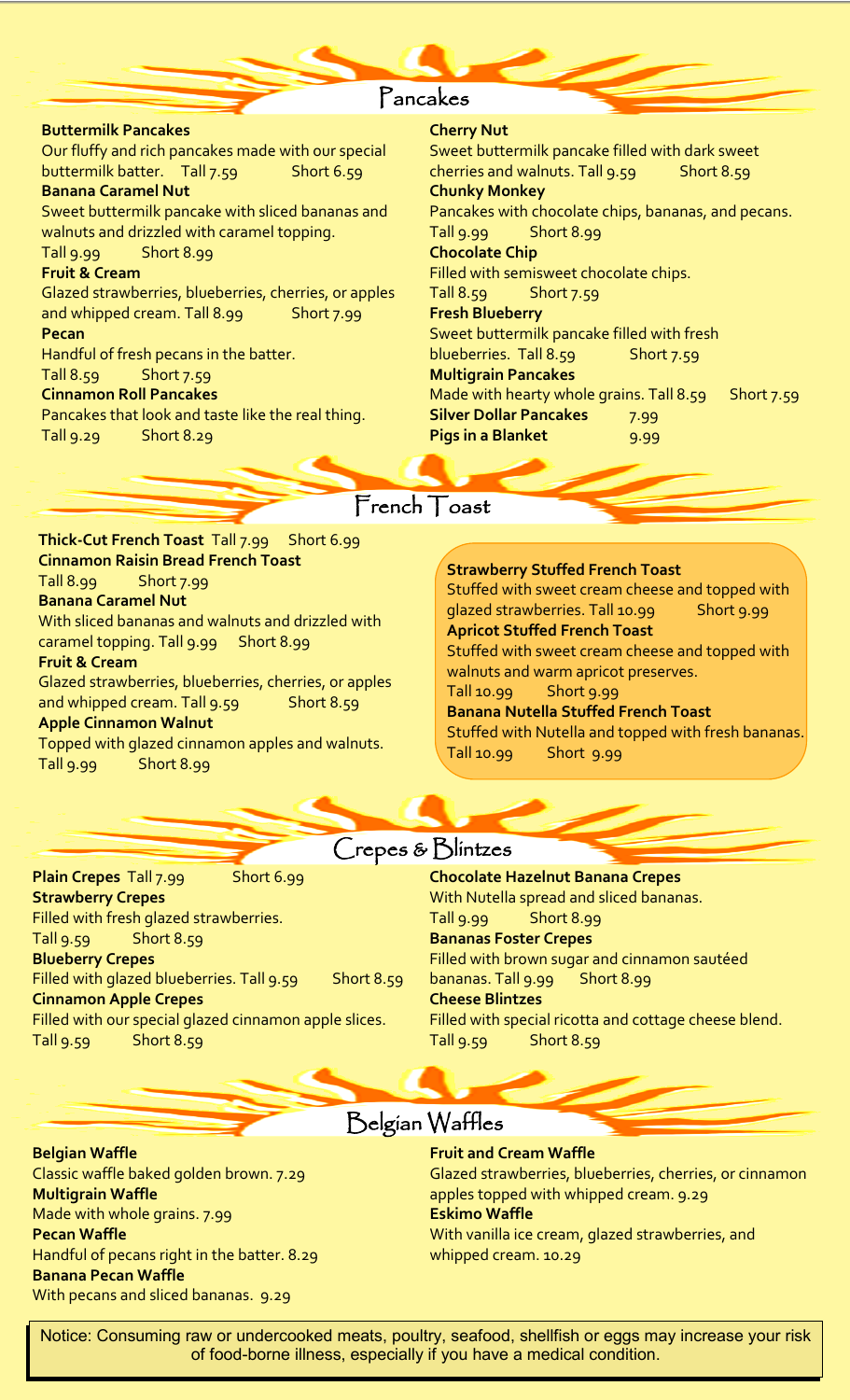# **Sandwiches**

All sandwiches, paninis, burgers, and wraps served with your choice of thick-cut French fries, sweet potato fries, potato chips, tomato slices, cottage cheese, fresh fruit, or cup of soup.

**Copper Creek Club** Oven-roasted turkey, ham, bacon, American cheese, lettuce, tomatoes, and mayonnaise on toasted white bread. 11.49 **Reuben** Corned beef, sauerkraut, and Swiss cheese on rye bread, served with Thousand Island dressing. 10.99

**Turkey Reuben** Oven-roasted turkey, cole slaw, and Swiss cheese on rye bread, served with Thousand Island dressing. 10.99

**Buffalo Chicken Breast** Breaded chicken breast, spicy buffalo sauce, blue cheese, lettuce, and tomatoes on a toasted bun. 10.99

**Philly Steak** Grilled sliced sirloin steak with sautéed onions, green peppers, and Swiss cheese served on French bread. 11.99

**Chicken Breast Sandwich** Grilled or breaded chicken breast served with lettuce, tomato, and mayonnaise on a toasted bun. 10.59

**Philly Chicken** Grilled sliced chicken breast with sautéed onions, green peppers and Swiss cheese served on French bread. 10.99

**Breaded Fish** Breaded and fried pollock served with tartar sauce, lettuce, and tomatoes on French bread. 10.79

**Malibu Chicken** Grilled chicken breast topped with ham and Swiss cheese served on a toasted bun. 11.29 **San Francisco** Turkey, American cheese, bacon, and tomatoes on grilled sourdough bread. 10.99

**Classic BLT** Bacon, lettuce, and tomato with mayonnaise on toasted white bread. 10.29 **Ultimate Grilled Cheese** American and cheddar cheese on thick-sliced French bread. 8.69

 With tomatoes 9.69 With ham or bacon 10.29 **Monte Cristo** Ham, oven-roasted turkey, and Swiss cheese on French toast. Great with strawberry preserves! 10.99

**French Dip** Slow-roasted beef on French bread. Served with au jus for dipping. 11.29

**Gyros Sandwich** Slices of lamb and beef grilled and served with homemade tzatziki sauce, onion, and tomato on grilled pita bread. 10.29

**Chicken Gyros Sandwich** Sliced grilled chicken breast seasoned Grecian style and served with homemade tzatziki sauce, onion, and tomato on grilled pita bread. 10.29

**Chicken Quesadillas** Grilled chicken breast, sautéed onions, green peppers, tomatoes and cheddar cheese between grilled flour tortillas. Served with sour cream and salsa. (served a la carte) 10.29

**Tuna Salad Sandwich** Our homemade tuna salad on your choice of bread served with mayo, lettuce, and tomato. 9.99

**Chicken Salad Sandwich** Our homemade chicken salad on your choice of bread served with mayo, lettuce, and tomato. 9.99

**Tuna Melt** Our homemade tuna salad and American cheese served on grilled rye bread. 10.49



Garnished with mayonnaise, lettuce, tomato, red onion, and pickle.

**Fried Egg Burger** Half-pound burger topped with a fried egg, bacon, and your choice of cheese. 11.99 **Black & Blue Burger** Half-pound burger topped with blue cheese and bacon. 11.99 **Cheese Burger** Half-pound burger topped with cheese. 10.99

**Mushroom Cheese Burger** Half-pound burger topped with grilled mushrooms and Swiss cheese. 11.69 **Bacon Cheese Burger** Half-pound burger topped with bacon and cheese. 11.69

**Hamburger** Half-pound burger. 10.69

**Olive Burger** Half-pound burger topped with green olives. 10.99

**Patty Melt** Half-pound burger with American cheese and grilled onions on grilled rye bread. 11.49

**Belly Buster** Three-quarter pound burger, American cheese, grilled onions, and bacon on grilled rye. 12.49

**Salmon Burger** Served on a bun with tartar sauce, lettuce, and tomato. 10.99

Half-n-Half

#### **Half Sandwich and Soup or Side Salad**

Pair one-half of a deli sandwich (turkey, ham, roast beef, corned beef, tuna salad, or chicken salad) with a bowl of our homemade soup or a side salad. Served à la carte 8.79

#### **Bowl of Soup and Side Salad**

Pair a bowl of our homemade soup with a side salad. Served à la carte 8.79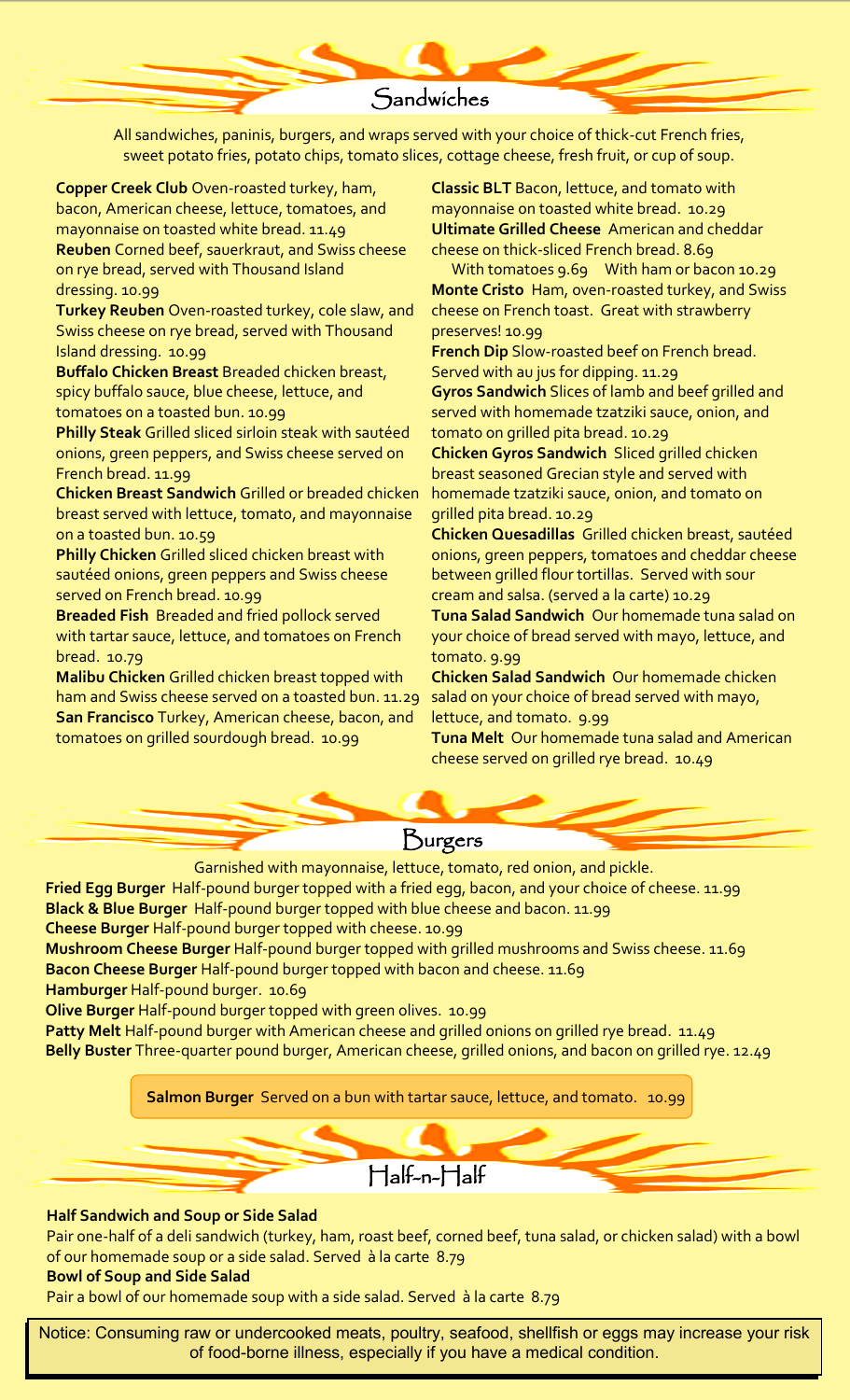# Hot 'N' Hearty

**Manhattan** Choice of roast beef, turkey, or hamburger **Fish and Chips** Served with choice of potato and cup of served open-face with homemade mashed potatoes and gravy, served with cup of soup or salad. 12.99 **Liver and Onions** Baby beef liver with sautéed onions, choice of potato, and cup of soup or salad. 11.99 **Shrimp Platter** Served with choice of potato and cup of soup or salad. 12.99

**Chicken Strips** Served with choice of potato and cup of soup or salad. 11.99

soup or salad. 12.99

**Country Fried Steak** Smothered in our homemade sausage gravy and served with mashed potatoes and cup of soup or salad. 12.99

**Ham Steak** Juicy thick-cut ham served with choice of potato and cup of soup or salad. 12.99

**Chopped Steak** Topped with grilled onions and served with choice of potato and cup of soup or salad. 12.99

# On the Lighter Side

**Spanakopita (Spinach Pie)** Spinach and feta cheese wrapped in delicate phyllo dough. Served with a side of peaches and a cup of soup. 10.49

**Lo-Cal Plate** Choice of grilled chicken breast or ground beef patty, served on raisin toast, with cottage cheese, peaches, pineapple, and hardboiled egg. 10.99

# Hot Paninis and Wraps

**Ham and Swiss Panini** Hickory-smoked ham, Swiss cheese, mayonnaise and tomatoes on thick-sliced French bread. 11.99

**Turkey Panini** Oven-roasted turkey, American cheese, bacon, tomatoes and mayonnaise on thicksliced French bread. 11.99

**Italian Panini** Oven-roasted turkey, hickory-smoked ham, applewood smoked bacon, Swiss cheese, tomatoes, onions and pesto sauce on thick-sliced French bread. 11.99

**Grilled Vegetable Panini** Mushrooms, green peppers, onions, tomatoes, American cheese and mayonnaise on thick-sliced French bread. 10.99

**California Chicken Wrap** Soft flour tortilla filled with breaded chicken breast, lettuce, tomatoes, avocado, cheddar cheese and ranch dressing. 10.99 **Chicken Fajita Wrap** Spicy chicken breast, sautéed onions, green peppers and cheddar cheese in a soft flour tortilla. Served with salsa and sour cream on the side. 10.99

**Turkey BLT Wrap** Oven-roasted turkey, lettuce, tomatoes, bacon, mayonnaise and cheddar cheese wrapped in a soft flour tortilla. 10.99

**Greek Wrap** Seasoned grilled chicken breast, lettuce, tomatoes, feta cheese, kalamata olives and Greek dressing wrapped in a soft flour tortilla. 10.99

**Salads** 

**Chef Salad** Chopped ham, lettuce, tomato, cucumber, onion, cheddar cheese, and hardboiled egg. 10.99 **Tuna or Chicken Salad Plate** A generous scoop of our homemade tuna or chicken salad over lettuce, tomato, and cucumber. 9.49

**Taco Salad** A large scoop of taco meat, lettuce, tomato, cheddar cheese, and black olives, all inside a warm tortilla shell bowl. Served with sour cream and salsa. 9.99

**Greek Salad** Lettuce, tomato, cucumber, onion, feta cheese, kalamata olives, and pepperoncini peppers, sprinkled with oregano. Served with our homemade Greek dressing. 9.99

**Cobb Salad** Lettuce, tomato, bacon, blue cheese, grilled chicken, avocado, and hardboiled egg. Served with honey mustard dressing. 10.99

**BBQ Ranch Chicken Salad** Lettuce, tomato, grilled chicken, cheddar cheese, corn, black beans, and tortilla strips, with barbecue sauce and ranch dressing. 10.99

**Apple Walnut Blue Cheese Salad** Lettuce, chopped apples, raisins, walnuts, and blue cheese. Served with poppyseed dressing. 10.59

**Julienne Salad** Lettuce, tomato, cucumber, ham, turkey, Swiss and American cheese, and hardboiled egg. 10.99

**Grilled or Breaded Chicken Breast Salad** Lettuce, tomato, cucumber, grilled or breaded chicken breast, and cheddar cheese. 10.29

**Moon Glow** A heaping scoop of cottage cheese surrounded by juicy peaches. 6.49